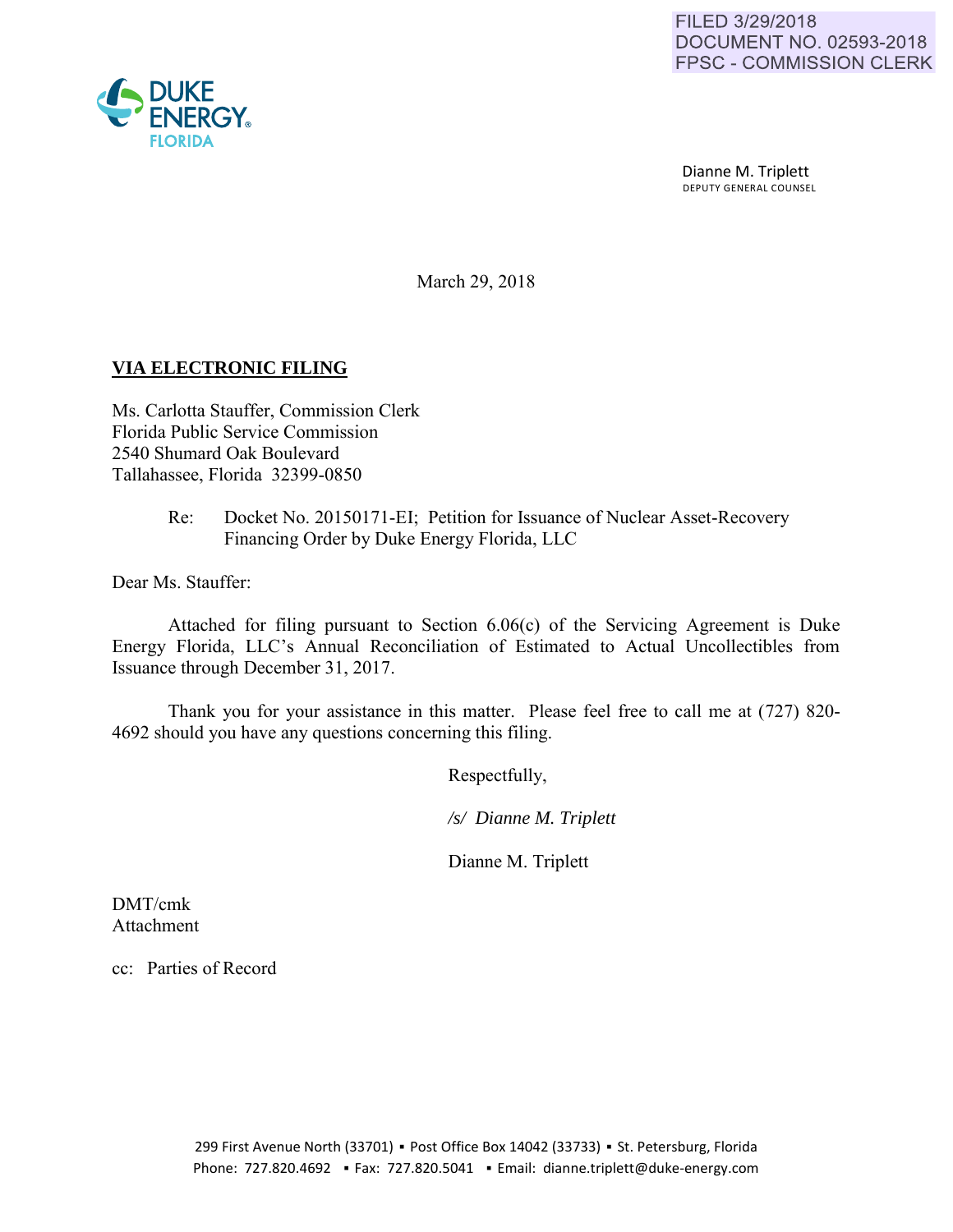## **CERTIFICATE OF SERVICE**

I HEREBY CERTIFY that a true and correct copy of the foregoing has been furnished via electronic mail to the following this  $29<sup>th</sup>$  day of March, 2018.

|                                      | Attorney                              |  |  |  |  |  |
|--------------------------------------|---------------------------------------|--|--|--|--|--|
| Theresa L. Tan                       | C. Rehwinkel / J. Kelly / E. Sayler / |  |  |  |  |  |
| Rosanne Gervasi                      | P Christensen                         |  |  |  |  |  |
| Office of the General Counsel        | Office of Public Counsel              |  |  |  |  |  |
|                                      |                                       |  |  |  |  |  |
| Florida Public Service Commission    | c/o The Florida Legislature           |  |  |  |  |  |
| 2540 Shumard Oak Blvd.               | 111 West Madison Street, Room 812     |  |  |  |  |  |
| Tallahassee, FL 32399-0850           | Tallahassee, FL 32399-1400            |  |  |  |  |  |
| $ltan(\partial)$ psc. state fl.us    | rehwinkel.charles@leg.state.fl.us     |  |  |  |  |  |
| rgervasi@psc.state.fl.us             | $kelly$ . $ir@leg. state. fl. us$     |  |  |  |  |  |
|                                      | sayler.erik@leg.state.fl.us           |  |  |  |  |  |
| Florida Industrial Power Users Group | christensen.path@leg.state.f1.us      |  |  |  |  |  |
| c/o Moyle Law Firm, P.A.             |                                       |  |  |  |  |  |
| Jon C. Moyle, Jr.                    | <b>PSC Phosphate – White Springs</b>  |  |  |  |  |  |
| Karen A. Putnal                      | c/o James W. Brew and Owen J. Kopon   |  |  |  |  |  |
| 118 North Gadsden Street             | <b>Stone Law Firm</b>                 |  |  |  |  |  |
| Tallahassee, FL 32301                | 1025 Thomas Jefferson Street, NW      |  |  |  |  |  |
| jmoyle@moylelaw.com                  | Eighth Floor, West Tower              |  |  |  |  |  |
| kputnal@movlelaw.com                 | Washington, DC 20007-5201             |  |  |  |  |  |
|                                      | jbrew@smxblaw.com                     |  |  |  |  |  |
| Robert Scheffel Wright               | ojk@smxblaw.com                       |  |  |  |  |  |
| John T. LaVia, III                   |                                       |  |  |  |  |  |
| Gardner Law Firm                     |                                       |  |  |  |  |  |
| 1300 Thomaswood Drive                |                                       |  |  |  |  |  |
| Tallahassee, FL 32308                |                                       |  |  |  |  |  |
| schef@gbwlegal.com                   |                                       |  |  |  |  |  |
| jlavia@gbwlegal.com                  |                                       |  |  |  |  |  |
|                                      |                                       |  |  |  |  |  |
|                                      |                                       |  |  |  |  |  |

*/s/ Dianne M. Triplett*